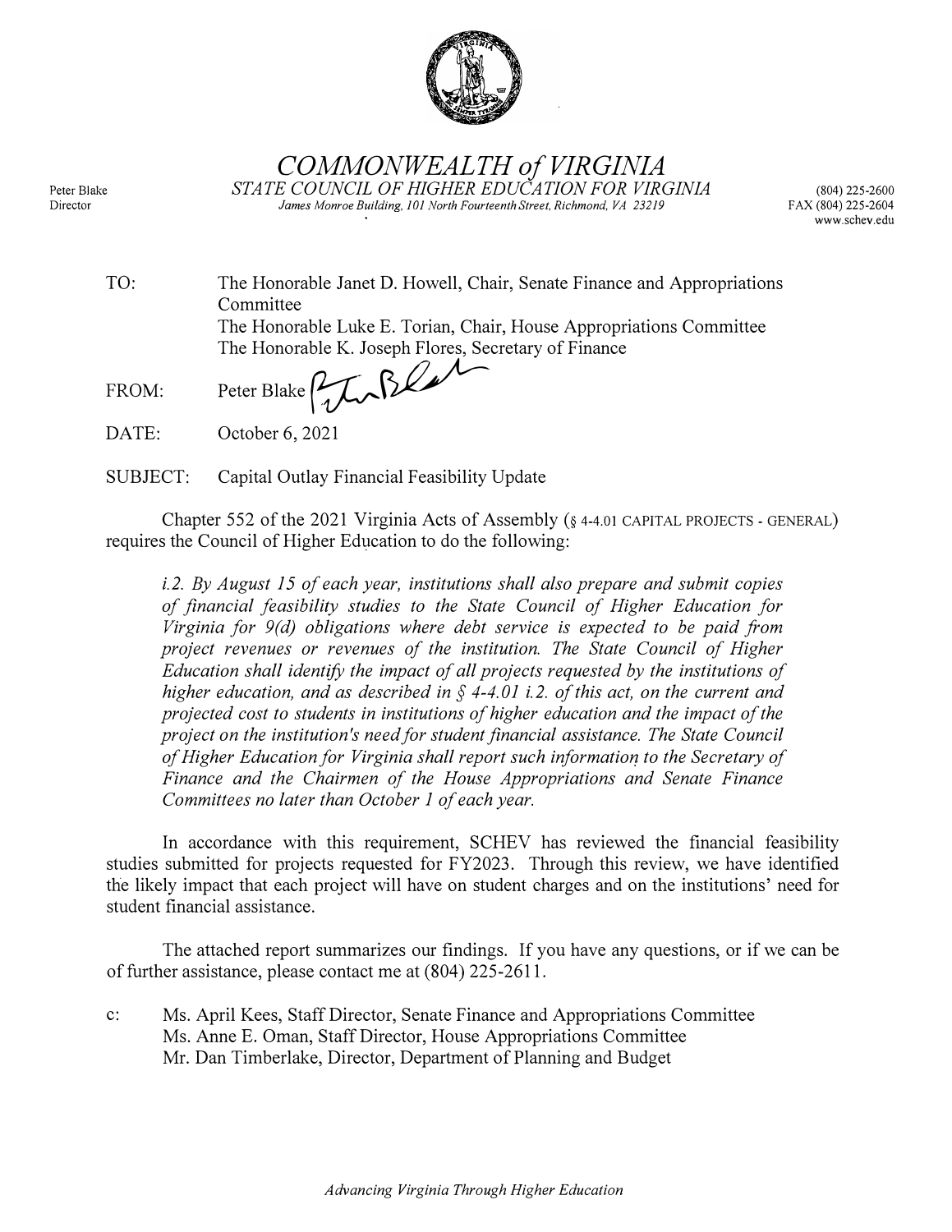

## **Financial Feasibility Study**

Colleges and universities in Virginia are required by law to submit Financial Feasibility Studies to SCHEY and/or the State Treasurer for projects where debt service is to be paid from student fees or other institutional funds. The language in the Act is shown below.

## § 4-4.01 GENERAL

i. Capital Projects Financed with Bonds: Capital projects proposed to be financed with (i) 9 (c) general obligation bonds or (ii)  $9(d)$  obligations where debt service is expected to be paid from project revenues or revenues of the agency or institution, shall be reviewed as follows:

2. By August 15 of each year, institutions shall also prepare and submit copies of financial feasibility studies to the State Council of Higher Education for Virginia for 9(d) obligations where debt service is expected to be paid from project revenues or revenues of the institution. The State Council of Higher Education shall identify the impact of all projects requested by the institutions of higher education, and as described in § 4-4.01 i.2. of this act, on the current and projected cost to students in institutions of higher education and the impact of the project on the institution's need for student financial assistance. The State Council of Higher Education for Virginia shall report such information to the Secretary of Finance and the Chairmen of the House appropriations and Senate Finance Committees no later than October 1 of each year.

Financial Feasibility Studies (FFS) are comprehensive debt-financed capital outlay project evaluation instruments. Financial Feasibility Studies allow the borrowing institution to provide a complete description of the projects for which state-sponsored debt is being requested and to provide detailed information on the anticipated costs associated with the project and on the sources and uses of funds associated with the project. Part 1 of the instrument consists of four sections; General Information, Cost Information, Revenue Information and General Financial Condition. Part 2 consists of Cost, Revenue and Net Revenues/Coverage spreadsheets.

Under current law, for each applicable project, SCHEY is responsible for receiving FFSs from the institutions, determining the cost to students, estimating the impact of the project on the institution's need for student financial aid, and reporting its findings to the Secretary of Finance and to the money committee chairmen. Currently, SCHEV's findings are transmitted simply as an information item. They do not constitute a recommendation of the Council.

The new  $9(d)$  debt amount for projects in FY2023 is \$346.3 million creating an increased financial aid need of \$521,179 to support increases in mandatory non-E&G fees.